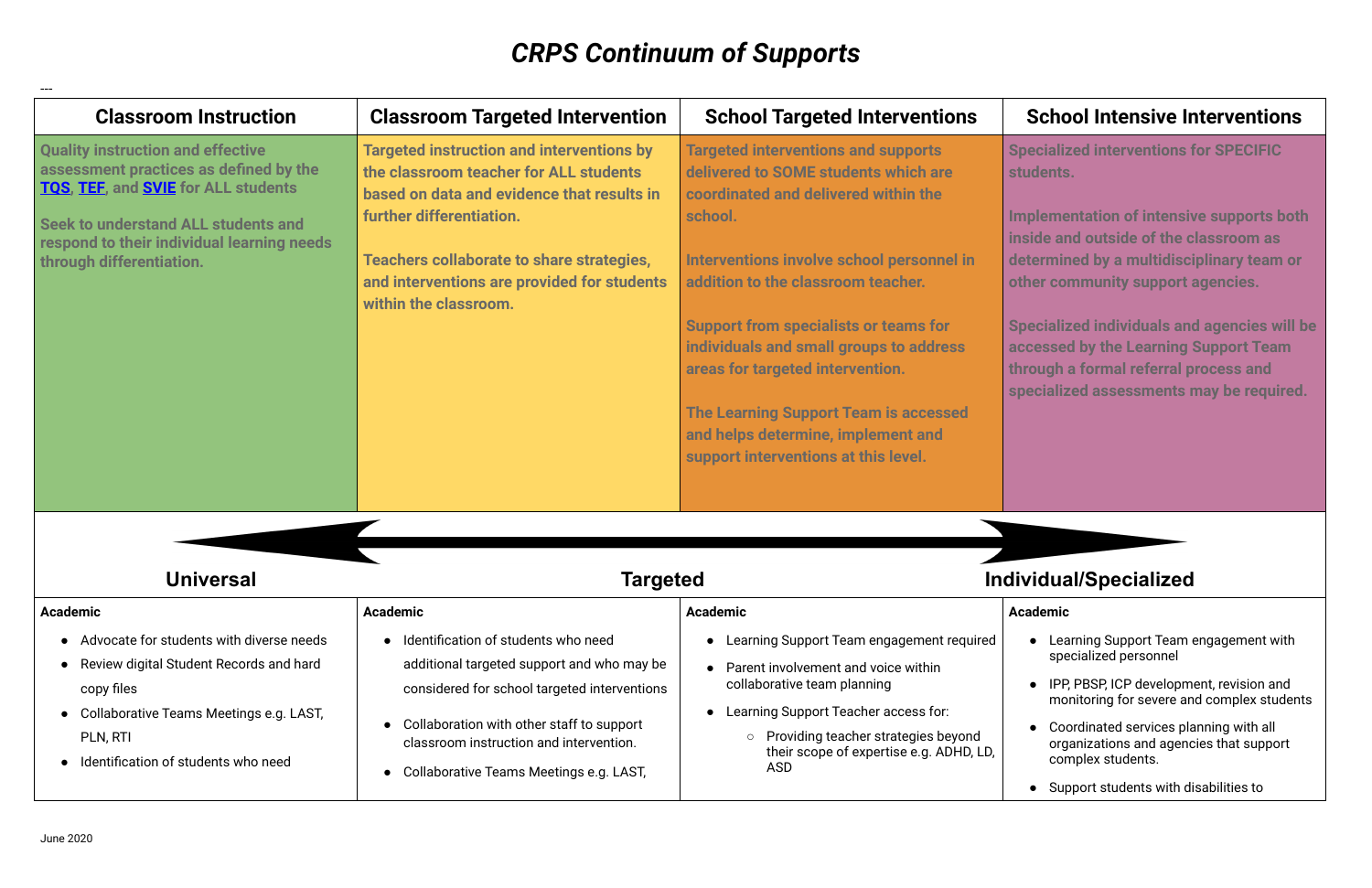# *CRPS Continuum of Supports*

additional support

- Differentiated instruction and assessment
- Application of foundational knowledge about First Nations, Métis and Inuit peoples for the benefit of all students
- Learning Support Teacher access for:
	- Coaching
	- Classroom observations
	- Resources
	- Student Workshops
	- Staff professional learning
- Review and implementation of existing Individual Program Plans
- Review Individual Care Plans
- Awareness of medical needs of students and supports available
- Parent Communication and Engagement
- Assistive Technology for universal access e.g. speech to text, text to speech, audio accommodations
- OT/PT/SLP Universal Classroom Supports
- Experiential Learning e.g. outdoor learning center, land-based learning, gardens
- Literacy and Numeracy strategies

### **Assessment:**

- Administering Specialized Assessments
- Coordinating and facilitating of meetings for targeted support
- Educational Assistant targeted support
- IPP review and/or revision
- **Potential IPP development**
- Creation of Individual Care Plan (ICP) for students with serious or life-threatening medical conditions
- Specialist and coordinated services involvement with specific students and at Intervention team meetings
- Specialized Professional Learning and **Training**
- Rigorous Literacy and Numeracy Interventions
- Specialized Assistive Technology
- Specialized classroom observations and support for individuals: adaptation and /or modification of curriculum
- Success in School Plans
- Formal transition planning for students with significant needs
- Attendance interventions
- Consultation and intervention support from SLP/OT/PT and FLL as needed

- Classroom Teacher Developed Assessments
- **Early Learning Screening: School Readiness**
- Math, Reading and ELL screening and

PLN, RTI

- Further differentiation: Classroom instruction and programming aligned with student need and ability
	- Literacy
	- Numeracy
	- ELL supports
	- Modified / K&E
- Extended use of Assistive Technology
- Support and recommendations for student course selection
- Learning Support Teacher access for:
	- Transition meetings
	- Coaching to support Universal Design for Learning (UDL)
	- Classroom supports and targeted interventions
	- Targeted Staff Professional Learning

### **Assessment**

- Use of data from the following assessments for targeted classroom programming:
	- Classroom Teacher Developed Assessments
	- Early Learning Screening: School Readiness
	- Math, Reading and ELL screening and benchmarks
- Counselling support for students
- Intensive support
	- Trauma informed practice
	- o **[MANDTsystem](http://www.mandtsystem.com/solutions/direct-care-pro/the-mandt-system-training-foundation/)®**
	- Crisis Support and VTRA to ensure safety for specific students
- C.O.P.E. (Community Outreach of Pediatrics and Psychiatry in Education)
- Interagency access outside supports for social/ emotional/behavioural needs beyond the scope of the divisional team.

### **Assessment**

● Specialized assessment e.g. Level B

### transition into adult life

- Access AISH, PDD, and Guardianship
- *Making Action Plans* (MAPs) process to support transitions
- Low Incidence Disabilities Support
- Intensive therapy from SLP/OT/PT
- Advocate and help families navigate external supports and services
- Educational Assistant support for students with significant needs
- Specialized training and professional learning for supporting students with significant needs
- Psychologist: consultation, assessment
- Modified or Functional Programming

#### **Assessment**

● Specialized assessment e.g. Level C

#### **Student Wellness (Social/Emotional/Behavioural)**